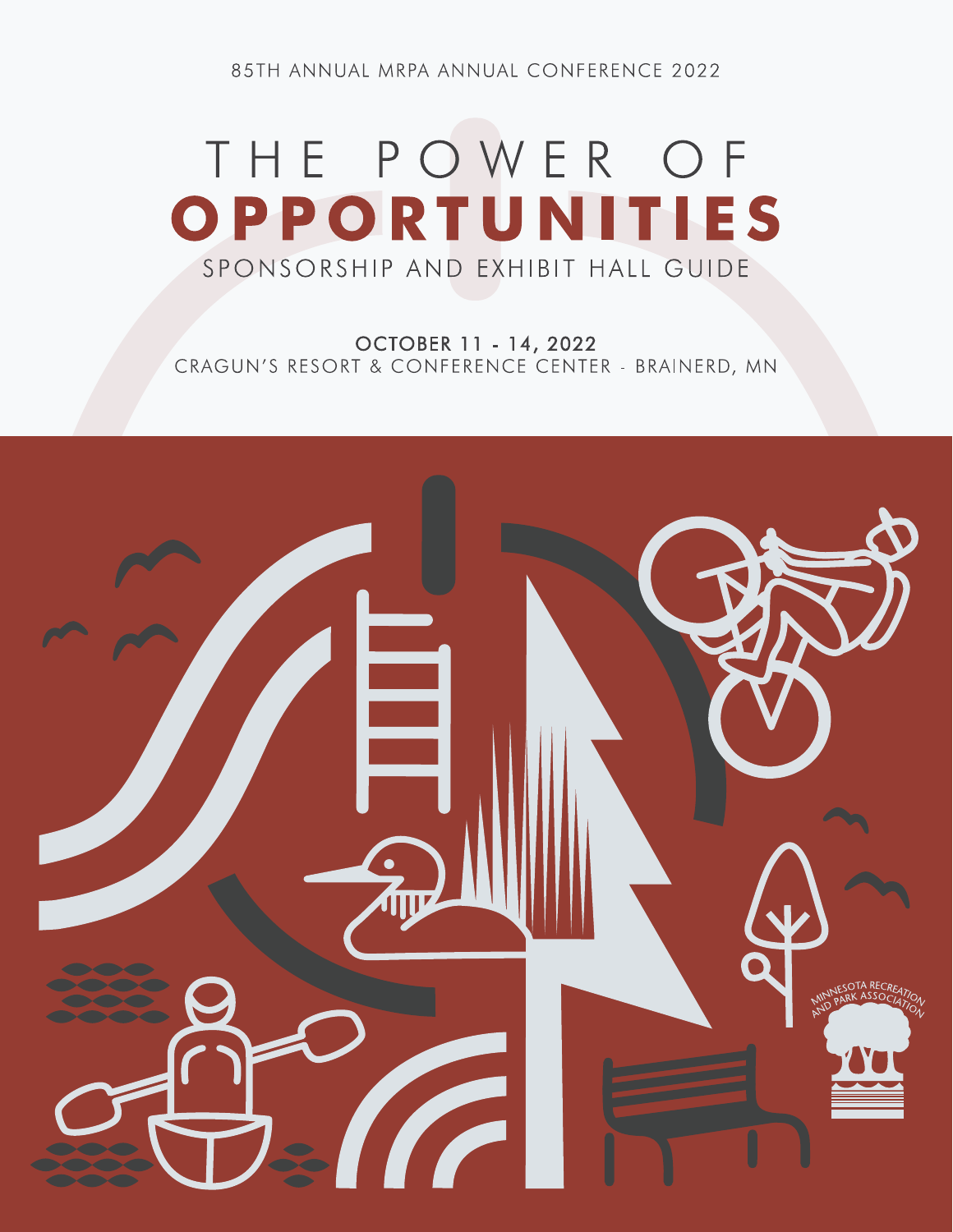

# DEAR PROSPECTIVE SPONSOR AND/OR EXHIBITOR:

The Minnesota Recreation and Park Association (MRPA) will host our 85th annual conference in October 2022. YOU are invited to participate as a sponsor or exhibitor prior to our general mailing and email blasts.

Since 1937, MRPA members have dedicated their time and energies to enhancing the park and recreation profession in their communities and in the state of Minnesota.

The MRPA Annual Conference is a great place for your business to get recognized while helping provide an educational and inspirational event.

Become a key sponsor and get your business in front of hundreds of park and recreation professionals and decision makers. Sponsorship opportunities and events during the four-day conference include: keynote speakers, break-out sessions, networking events, exhibit hall and more.

We believe that the conference is consistent with the mission of MRPA as we strive to:

- Provide continuing education, technical assistance, and social exchange among all members; and

- Serve as an information resource on trends/developments/future changes related to the delivery of parks and recreation services

If we can provide additional information to your business to encourage consideration of our request, please feel free to contact us. We would also be happy to personally meet with you and customize a proposal to fit your needs.

Sam Werle Annual Conference Sponsorship Chair

Mike Bauer & Zac Dockter Annual Conference Exhibit Hall Co-Chairs

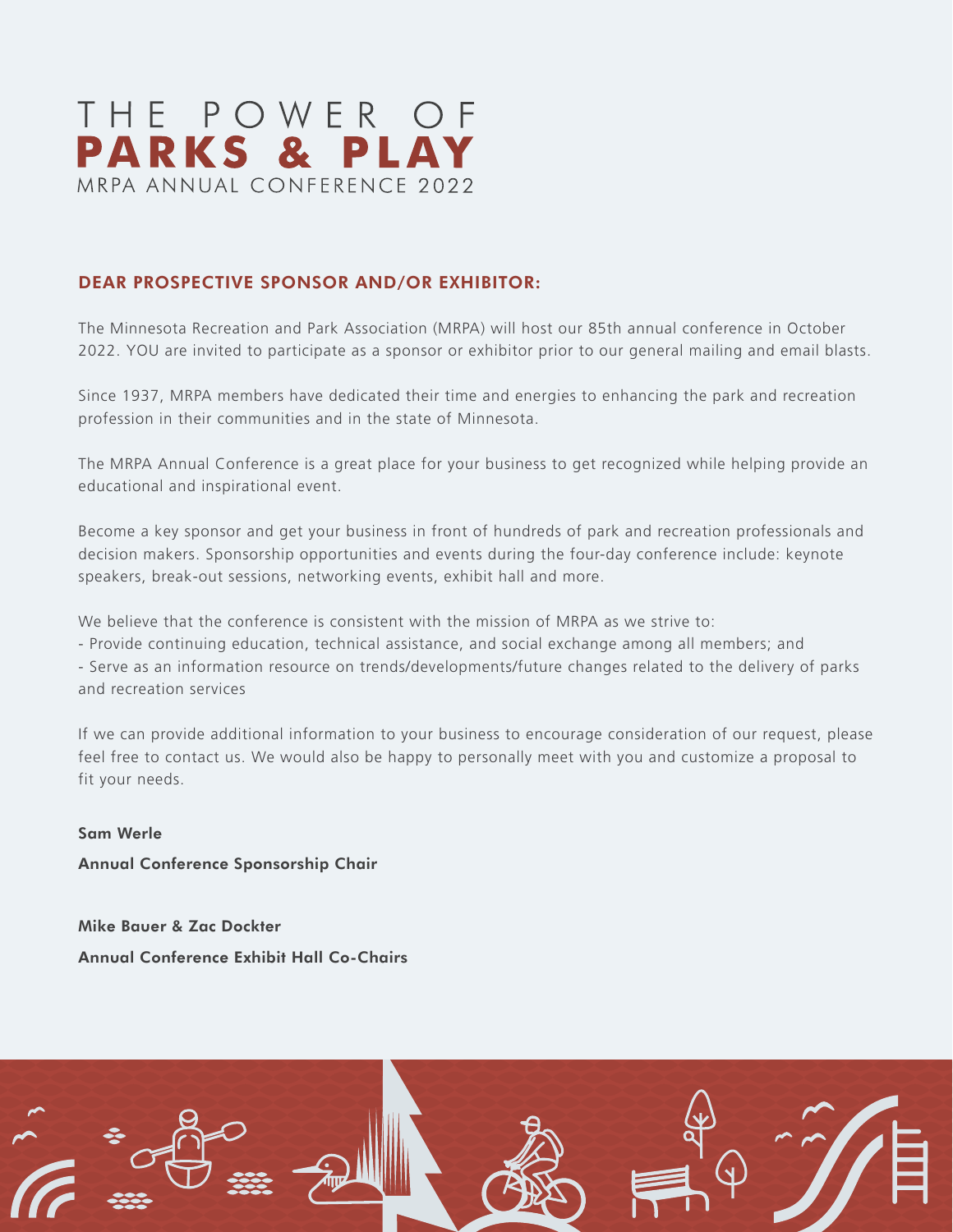

# SPONSORSHIP OPPORTUNITIES

# Sponsorship packages can be customized to your organization

Welcome to the Minnesota Recreation and Park Association (MRPA) Annual Conference, Minnesota's leading industry show for park and recreation professionals and agencies. The 2022 MRPA Annual Conference is a unique opportunity for your business to get recognized while helping provide an educational and inspirational event. Become a key sponsor and get your business in front of hundreds of park and recreation professionals and decision makers. Sponsorship opportunities and events during the four-day conference include the following:

EVENING DINNER / PIZZA BAR \$4,000 (1 available)

DELEGATE GIFT \$4,000 (1 available)

CONFERENCE APP \$3,000 (1 available)

**LUNCHEON** \$3,000 (2 available)

KEYNOTE SPEAKER \$2,500 (3 available)

EXHIBIT HALL \$2,500 (1 available) BREAKFAST \$2,500 (2 available)

NETWORKING EVENT \$2,500 (2 available)

PRE-CONFERENCE INSTITUTE \$1,500 (2 available)

DIRECTORS' FORUM \$1,500 (1 available)

PARK INSTITUTE \$1,500 (3 available)

OFF-SITE INSTITUTE \$1,000 (2 available)

ADVENTURE RACE \$750 (2 available)

EDUCATION SESSION \$500 (one per session)

TWO-DAY LARGE SPACE EXHIBIT AREAS AVAILABLE (20ft. x 20ft.) \$3,500 (3 available) More information available on page 7

| <b>INVESTMENT LEVEL BENEFITS</b>                                                                | \$4,000    | \$3,000      | \$2,500      | $$2,000 - $1,500$ | $$1,500 - $500$ |
|-------------------------------------------------------------------------------------------------|------------|--------------|--------------|-------------------|-----------------|
| MRPA Website/Emails: Company Logo and Link                                                      | X          | $\times$     | $\times$     | $\times$          |                 |
| MRPA Website/Emails: Company Listing                                                            |            |              |              |                   | X               |
| MRPA Conference - Full Package Admission (1)                                                    | X          | $\times$     | $\times$     |                   |                 |
| Naming Rights for One Event or Large Space Area                                                 | X          | $\times$     | $\times$     |                   |                 |
| Logo on Conference App (App Sponsor Only)                                                       |            | $\times$     |              |                   |                 |
| Exhibit Hall: One Complimentary Booth Space                                                     | X          | $\times$     | $\times$     | X                 |                 |
| Exhibit Hall: Public Address Recognition                                                        | X          | $\times$     | $\times$     | $\times$          |                 |
| Conference Banner: Logo on Banner near Registration                                             | X          | $\times$     | $\times$     | X                 |                 |
| Conference Guide: Ad (Width x Height)                                                           | 7.5"x4.75" | 3.625"x4.75" | 3.625"x2.25" | 3.625"x2.25"      |                 |
| Conference Guide: Company Logo                                                                  | X          | $\times$     | X            | $\times$          |                 |
| Conference Guide: Company Listing                                                               |            |              |              |                   | $\times$        |
| Pre-Event MRPA MN Magazine: Feature Article                                                     | $\times$   |              |              |                   |                 |
| Pre-Event MRPA MN Magazine: Company Logo                                                        | X          | $\times$     | $\times$     | X                 |                 |
| Pre-Event MRPA MN Magazine: Company Listing                                                     |            |              |              |                   | X               |
| Opportunity to Provide One-Page Promo or Small Product in<br>Attendee Packet (Approved by MRPA) | X          | $\times$     |              |                   |                 |
| Attendee Contact List                                                                           | X          | $\times$     | $\times$     | $\times$          |                 |

# TO DISCUSS SPONSORSHIP OPPORTUNITIES

Sam Werle • swerle@duluthmn.gov • 218-730-4306 Michelle Snider • snider@mnrpa.org • 763-571-1305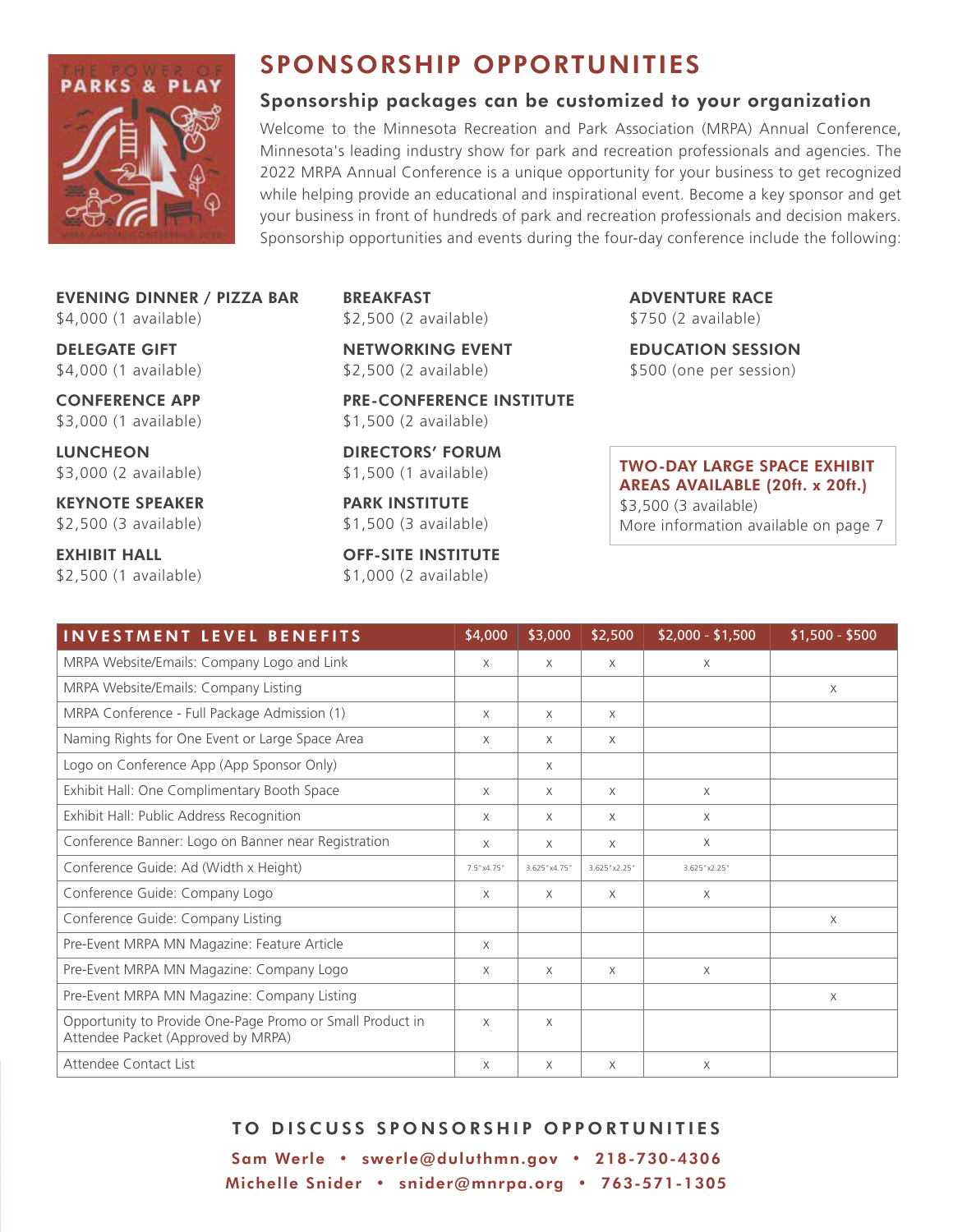

# SPONSORSHIP AGREEMENT

| ORGANIZATION INFORMATION |  |  |  |  |  |
|--------------------------|--|--|--|--|--|
| Organization             |  |  |  |  |  |
| Address                  |  |  |  |  |  |
| City/State/Zip           |  |  |  |  |  |
| Contact Name/Title       |  |  |  |  |  |
| Phone/Fax                |  |  |  |  |  |
| Email                    |  |  |  |  |  |
| Website                  |  |  |  |  |  |

# SPONSORSHIP INVESTMENT

| PREFERRED SPONSORSHIP AREA          |  |                                            |  |                                      |  |
|-------------------------------------|--|--------------------------------------------|--|--------------------------------------|--|
| Evening Dinner/Pizza Bar<br>\$4,000 |  | <b>Exhibit Hall</b><br>\$2,500             |  | <b>Park Institute</b><br>\$1,500     |  |
| <b>Delegate Gift</b><br>\$4,500     |  | <b>Breakfast</b><br>\$2,500                |  | <b>Off-Site Institute</b><br>\$1,000 |  |
| <b>Conference App</b><br>\$3,000    |  | <b>Networking Event</b><br>\$2,500         |  | <b>Adventure Race</b><br>\$750       |  |
| Luncheon<br>\$3,000                 |  | <b>Pre-Conference Institute</b><br>\$1,500 |  | <b>Education Session</b><br>\$500    |  |
| <b>Keynote Speaker</b><br>\$2,500   |  | Directors' Forum<br>\$1,500                |  |                                      |  |

# SUBMIT THIS FORM TO MRPA 2022 Annual Conference Sponsorship 200 Charles St. NE, Fridley, MN 55432 PLEASE MAKE CHECK PAYABLE TO MRPA

PLEASE NOTE: Sponsorships must be submitted by May 31, 2022 to be listed in the MINNESOTA magazine registration packet and August 15, 2022 to be listed in the Official Conference Guide.

FOR MORE INFORMATION CONTACT Sam Werle • swerle@duluthmn.gov • 218-730-4306 Michelle Snider • snider@mnrpa.org • 763-571-1305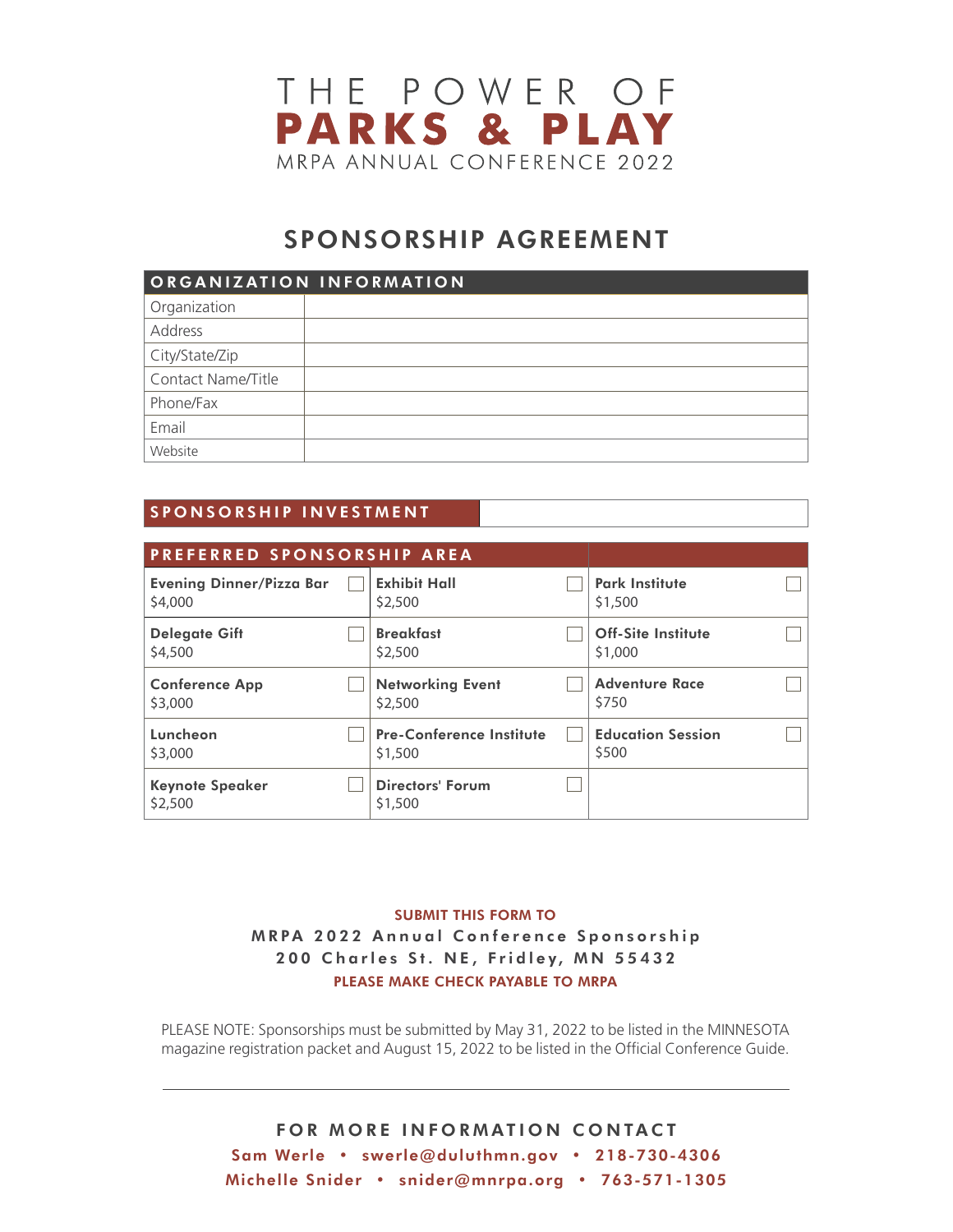# EXHIBIT HALL GENERAL INFORMATION

## THURSDAY, OCTOBER 13, 2022

Cragun's Resort and Conference Center 11000 Craguns Drive Brainerd, MN 56401

EXHIBIT HALL HOURS | 2:30 PM - 5:30 PM EXHIBITOR CHECK-IN & SET-UP | 10 AM - 12:30 PM EXHIBITOR BREAKDOWN | 5:30 PM NETWORKING EVENT | FOLLOWS

#### VENDOR PACKAGE

- Booth size: 10' wide by 10' deep draped space (includes 8' back and 3' side drapes)
- One 6' table and two padded chairs
- Outdoor space is available for larger equipment. Contact MRPA for assistance.
- Signage (your company name) of approximately 7"x44" (available until one week prior to show)
- Printed roster of conference delegates
- MRPA memento
- Wireless internet access
- Complimentary hors'doeuvres and refreshments in the exhibit hall (lunch ticket is an option for purchase)

#### SESSIONS INCLUDED

Participating exhibit hall vendors are welcome to attend any educational sessions held on that day. Visit mnrpa.org to download the session brochure available in July.

#### **PUBLICITY**

A descriptive list of exhibitors is distributed to each conference delegate. See registration form. All exhibitors will be recognized on MRPA's website.

## **DONATIONS**

We're soliciting cash donations, which we'll then use to purchase prizes to be given away during the exhibit hall hours. Vendors providing cash donations for these prizes will be recognized at the exhibit hall with special signage and lots of fan fare! Vendors may also still give away door prizes at their booth.

## NOT ABLE TO ATTEND?

If you're not able to attend, you can still participate! Refer to our robust sponsorship opportunities detailed on page 3 of this guide.

# EARLY BIRD RATE REGISTER BY AUGUST 10, 2022 FOR THE EARLY BIRD RATE!

MRPA reserves the right to limit exhibit hall registrations to those firms providing products and services consistent with MRPA's mission and values. Assignments are generally made on a first-come, firstserve basis. MRPA reserves the right to make final booth assignments. Registration confirmations will be sent upon receipt of your paid booth registration. The early bird registration fee is through August 10, 2022. A \$50 late fee will be applied after this date. The registration deadline is September 30 or until filled.

## HOTEL ACCOMMODATIONS

Cragun's Resort & Conference Center 11000 Craguns Drive Brainerd, MN 56410

#### Room Rate: \$134.22

#### To Register:

MRPA has a reserved room block available. Call 866-988-0562 to make your hotel reservation - ask for the MRPA rate. Deadline to get the MRPA rate is September 10, 2022.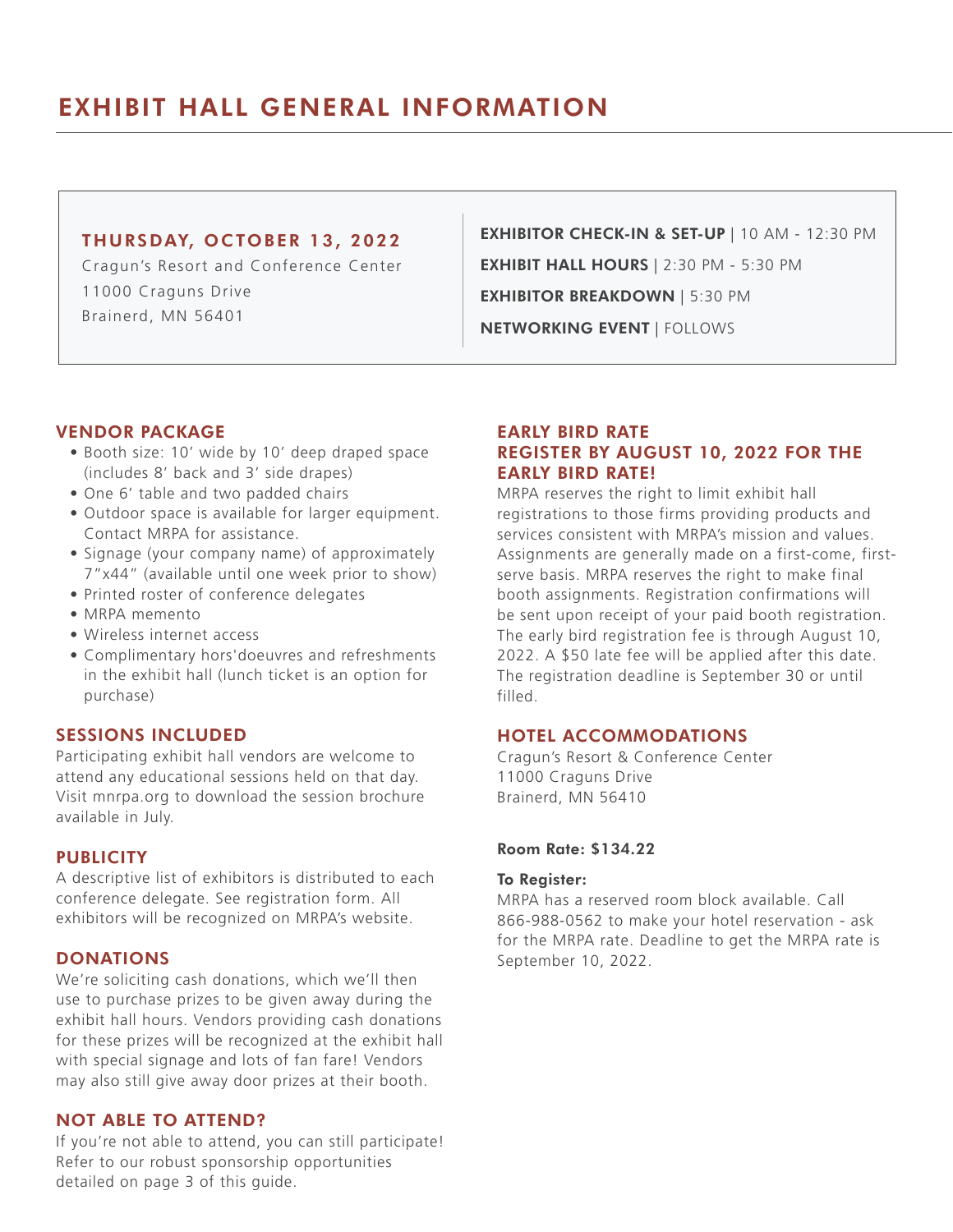## LARGE SCALE, TWO-DAY EXHIBIT SPACES

Showcase your company Wednesday and Thursday (October 12-13) during conference hours (Spaces A-C). Available on a first-come, first-serve basis. See map on page 7 for locations.

| THREE LARGE EXHIBIT SPACES AVAILABLE |         |
|--------------------------------------|---------|
| SPACE A (20 ft. X 20 ft.)            | \$3,500 |
| SPACE B (20 ft. X 20 ft.)            | \$3,500 |
| SPACE C (20 ft. X 20 ft.)            | \$3,500 |



#### PREMIUM BOOTH SPACES

Premium booth spaces include all the benefits and opportunities of a standard booth space, but are located in premium locations within the event layout to optimize your organization's exposure and foot traffic.

The premium booth spaces are noted on the event layout. These spaces are available on a first-come, first-serve basis. If your company registers for a premium booth space and these spaces are no longer available, your company will be assigned a standard booth space and a refund for the difference in price will be mailed.

#### EQUIPMENT DEMONSTRATIONS

Equipment demo spaces in the Cragun's Resort and Conference Center lot are available - call MRPA for details at 763-571-1305.

#### REGISTRATION PAYMENT

Register online at mnrpa.org or mail your form and payment (checks payable to MRPA) to:

MRPA Conference - Exhibit Hall

200 Charles St. NE, Fridley, MN 55432

#### REGISTRATION CONFIRMATION

A confirmation email will be sent to you upon receipt of your paid exhibitor registration. A second email with additional conference information will be sent as the event nears.

# **ELECTRICAL**

Electrical is available for booths and is an option on the registration form.

# REFUNDS & CANCELLATION POLICY

Should you find it necessary to cancel your booth space reservation or electrical requests, the following cancellation policy will apply:

- All booth cancellations must be made with written notice and are subject to \$100 administrative fee
- By August 10: Full refund minus administrative fee
- Between August 11 and 31: 50% refund minus administrative fee
- After August 31: No refund
- All electrical cancellations subject to a \$20 administrative fee prior to September 30. No refund will be given after this time.

## EXHIBIT HALL INFORMATION & QUESTIONS

Mike Bauer mbauer@rogersmn.gov 763-428-0974

Zac Dockter zdockter@cottagegrovemn.gov 651-458-2808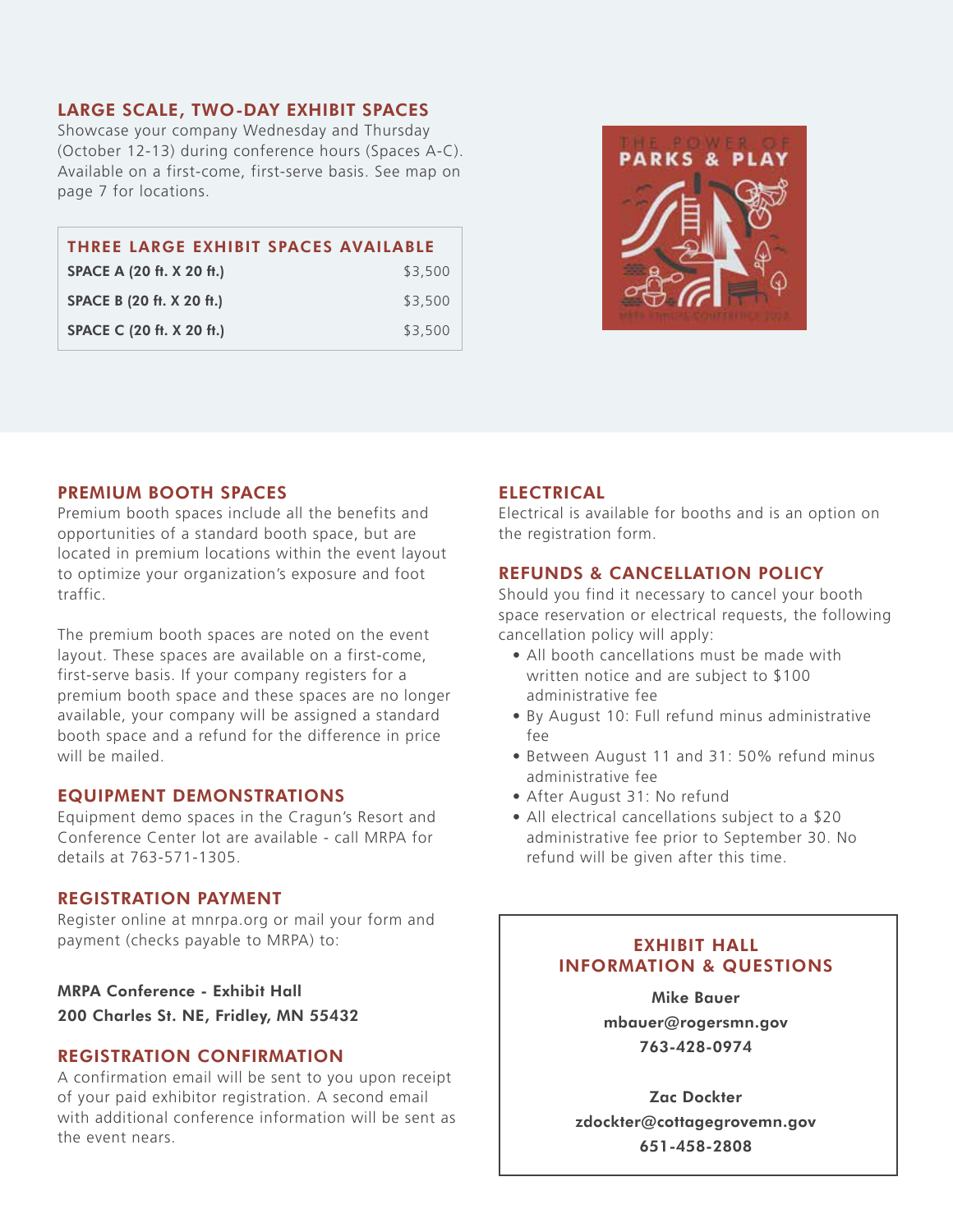# 2022 EXHIBIT HALL FLOOR PLAN





Gull Lake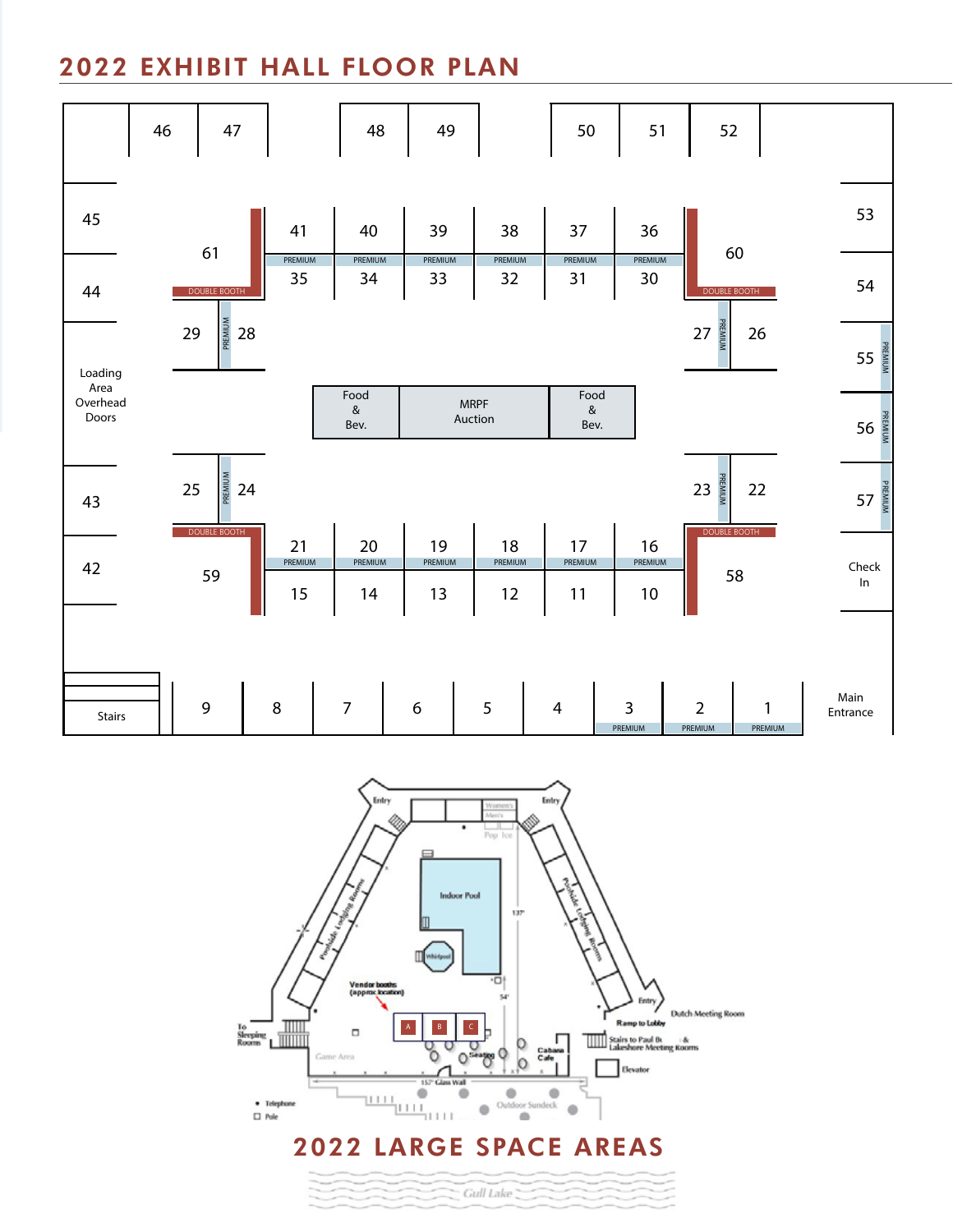# MRPA ANNUAL CONFERENCE 2022 EXHIBITOR AGREEMENT

| Organization                           |                    |                                                                                                                         |                                                                     |                                                  |                                                 |              |  |
|----------------------------------------|--------------------|-------------------------------------------------------------------------------------------------------------------------|---------------------------------------------------------------------|--------------------------------------------------|-------------------------------------------------|--------------|--|
| Contact Name                           |                    |                                                                                                                         |                                                                     | Title                                            |                                                 |              |  |
| Address                                |                    |                                                                                                                         |                                                                     |                                                  |                                                 |              |  |
| City                                   |                    |                                                                                                                         | State                                                               | Zip                                              |                                                 |              |  |
| Phone                                  |                    |                                                                                                                         | Fax                                                                 |                                                  |                                                 |              |  |
| Email                                  |                    |                                                                                                                         |                                                                     | Website                                          |                                                 |              |  |
| Quantity                               | <b>Member Type</b> | <b>Standard Booth</b><br><b>Early Bird Rate</b><br>(Through 8/10/22)                                                    | <b>Premium Booth</b><br><b>Early Bird Rate</b><br>(Through 8/10/22) | <b>Standard Booth</b><br>Rate<br>(After 8/10/22) | <b>Premium Booth</b><br>Rate<br>(After 8/10/22) | <b>Total</b> |  |
|                                        | MRPA Member        | \$575                                                                                                                   | \$725                                                               | \$625                                            | \$775                                           | \$           |  |
|                                        | Non-Member         | \$875                                                                                                                   | \$1,025                                                             | \$925                                            | \$1,075                                         | \$           |  |
|                                        |                    | Sponsor (\$2,500 level or greater = one complimentary standard booth)                                                   |                                                                     |                                                  |                                                 | \$0          |  |
|                                        |                    | OR Sponsor Premium Booth Upgrade - \$150                                                                                |                                                                     |                                                  |                                                 | \$           |  |
|                                        |                    | Equipment Demonstrating in Parking Lot - Call MRPA for Details and Fees                                                 |                                                                     |                                                  |                                                 |              |  |
|                                        | Electrical         |                                                                                                                         |                                                                     |                                                  | \$50                                            |              |  |
| Optional Lunch Tickets<br>\$35         |                    |                                                                                                                         |                                                                     |                                                  |                                                 |              |  |
| \$<br>Cash Donation to Purchase Prizes |                    |                                                                                                                         |                                                                     |                                                  |                                                 |              |  |
|                                        |                    | Large Scale Booth Options - Showcase your company Wednesday & Thursday during conference hours (Large-Scale Spaces A-C) |                                                                     |                                                  |                                                 |              |  |
|                                        |                    | Large Scale Booths available                                                                                            | Exhibit Space A - 20 ft. x 20 ft.                                   |                                                  | \$3,500                                         |              |  |
|                                        |                    | first-come, first-serve.                                                                                                | Exhibit Space B - 20 ft. x 20 ft.                                   |                                                  | \$3,500                                         |              |  |
|                                        |                    | Please call for availability.                                                                                           | Exhibit Space C - 20 ft. x 20 ft.                                   |                                                  | \$3,500                                         |              |  |
|                                        |                    |                                                                                                                         |                                                                     |                                                  | <b>Total Enclosed</b>                           |              |  |
| Payment Method :                       |                    | Check enclosed                                                                                                          | Pay online at mnrpa.org                                             |                                                  | Pay with the following credit card              |              |  |
| Credit Card Number                     |                    |                                                                                                                         | Expiration                                                          |                                                  | Visa                                            | Mastercard   |  |
|                                        |                    |                                                                                                                         |                                                                     |                                                  |                                                 |              |  |

Signature

By my signature, I agree to the terms and conditions set forth by MRPA as described in this document. *Conference fees are not refundable for any reason that will not allow for reimbursement under the Association's insurance policy.* 

| <b>BOOTH SELECTION (Refer to the Exhibit Hall floor plan)</b> |          |                                                                              |                         |                    |  |  |
|---------------------------------------------------------------|----------|------------------------------------------------------------------------------|-------------------------|--------------------|--|--|
|                                                               |          | Final booth assignments are made by MRPA on a first-come, first-serve basis. |                         |                    |  |  |
|                                                               |          | Exhibit Booth Preference - Rank your top 4 choices from 1 - 4:               |                         |                    |  |  |
| Premium Booth Spaces                                          |          |                                                                              |                         |                    |  |  |
|                                                               | 1-3      | 16 - 21, 23 and 24                                                           | 27 - 28 and 30 - 35     | $55 - 57$          |  |  |
| Double Booth Spaces                                           |          |                                                                              |                         |                    |  |  |
|                                                               | 58       | 59                                                                           | 60                      | 61                 |  |  |
| <b>Standard Booth Spaces</b>                                  |          |                                                                              |                         |                    |  |  |
|                                                               | $4 - 15$ | 42 - 45, 25, and 29                                                          | $36 - 41$ and $46 - 52$ | 22, 26, 53, and 54 |  |  |